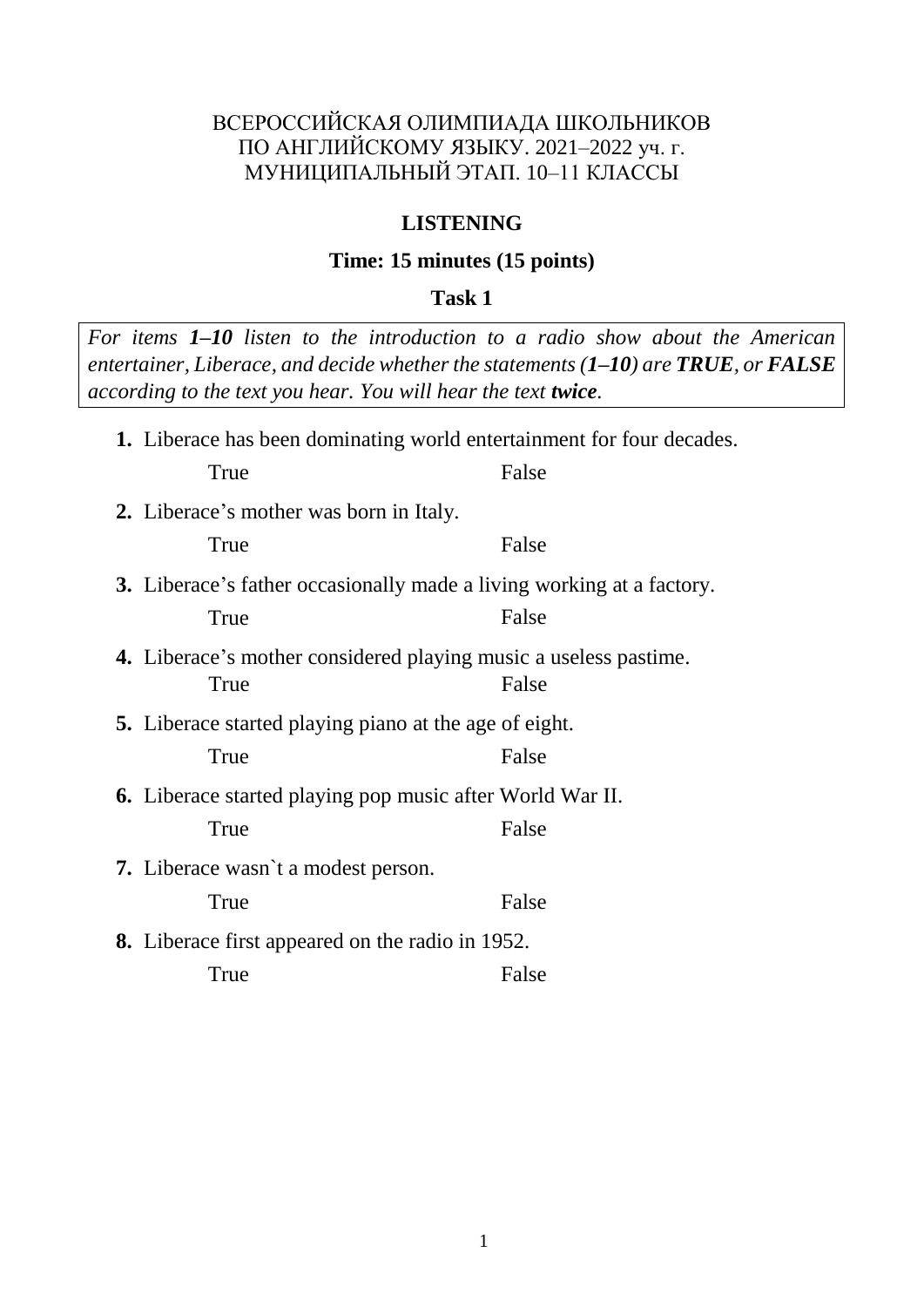Всероссийская олимпиада школьников по английскому языку 2021–2022 уч. г. Муниципальный этап. 10–11 классы

**9.** Liberace's concerts were famous for a warm atmosphere.

True False

**10.** Some people didn't accept Liberace's style and laughed at it.

True False

#### **Task 2**

*For items 11–15 listen to the dialogue. Choose the correct answer to answer questions 11–15. You will hear the text only once.*

#### **11.** Rika DID NOT

give someone her autograph. win the judo competition. sell books.

**12.** Rika says that to do judo you need to

be big.

be strong.

maintain balance.

**13.** Rika started doing judo

to defend herself.

to bully big kids.

to fight with her brother.

**14.** Rika practises the techniques

every day.

two times a week.

every week.

**15.** Rika had a bad injury

a few weeks ago. a couple of months ago. a year ago.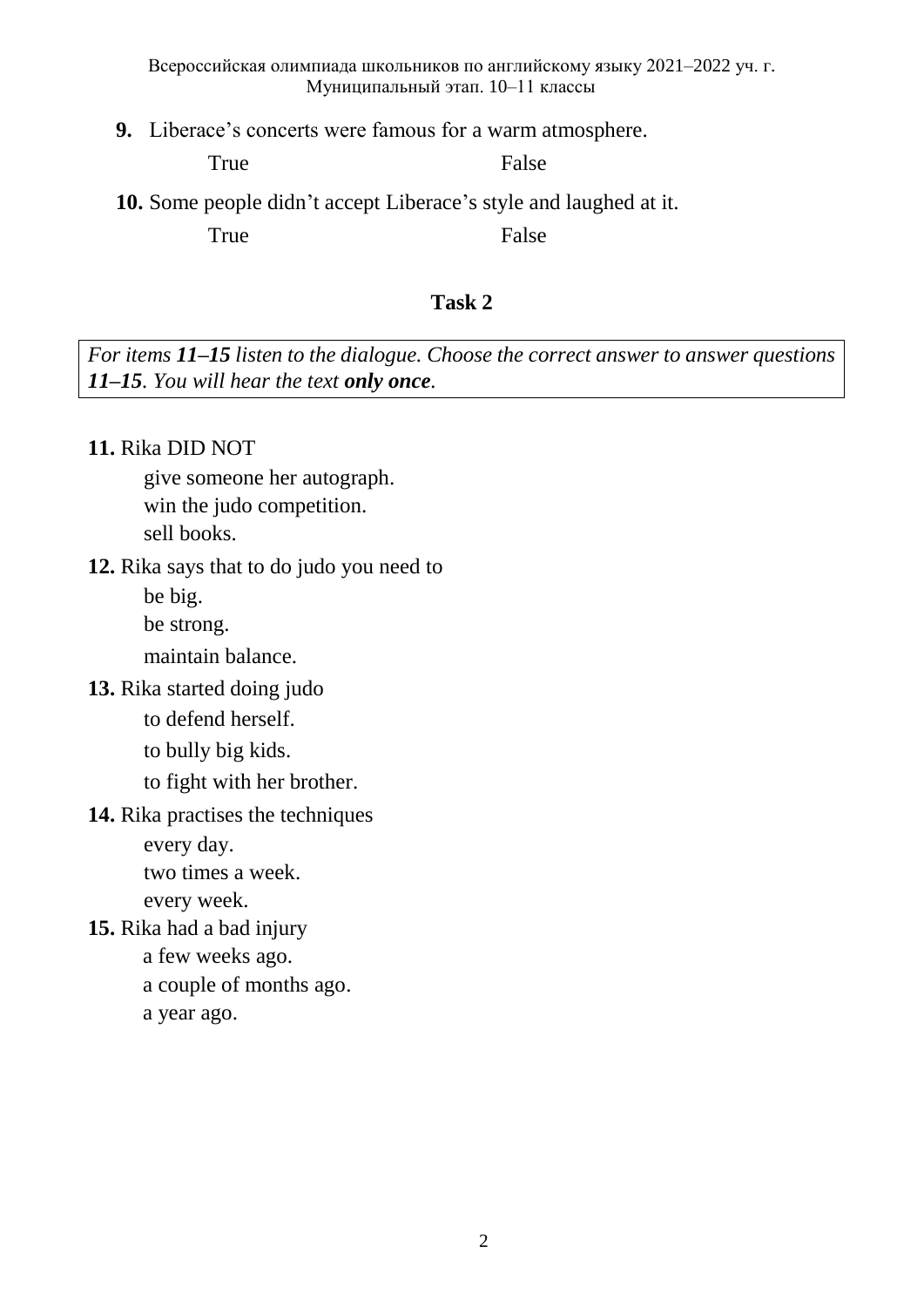#### **READING**

#### **Time: 45 minutes (20 points)**

#### **Task 1**

*For items 1–10, read the passage below and choose the option which best fits according to the text.* 

Not many people buy a kitchen before they've found the house to put it in, but no one who knows designer Mairead Turner and her restaurateur husband Robin Hodgson is surprised to hear this is what they did. When they fall in love with a beautiful pre-loved bargain they snap it up and work out where it's going to go later.

"I spotted these kitchen units years ago, while on one of my regular eBay browsing binges," says Mairead. "It was boxes of pieces from a massive free-standing solid oak Habitat kitchen. I saw it and had to own it. I had it in storage until we finally found a home for it here. We literally arrived with everything apart from the kitchen sink – it didn't come with the sink!"

When the couple landed on the Isle of Anglesey eight years ago, Mairead was on maternity leave from her role as a producer of contemporary dance and Robin was in the process of selling the vintage clothes shop *Sugar Shack*, a style landmark in Leeds, where the pair honed their vintage buying skills. They made the move to fulfil Robin's dream of opening and running a chain of restaurants on the Welsh coast, with his business partner.

So, while Robin was off venue-hunting, Mairead went searching for a home. And she found the house in much the same way as she chances upon all of her favourite things. "We rented while we worked out where we were going to settle. And, as I was on maternity leave, I'd go on long walks along the coast with the baby. It was on one of my walks that I saw this Victorian house up for sale. It's not the prettiest of buildings, but I knew it was the place for us. To wake up and look out over the deer park and the sea beyond every day was like a dream come true."

As soon as they moved in, the couple began working on making the inside of the house as beautiful as its surroundings. "It was very old-fashioned," explains Mairead. "It hadn't been touched since the 1970s, when it was extended. The first thing we did was knock down walls in the extension to create one big living space and a final resting place for our eBay kitchen."

Seating that the couple have picked up on their travels is dotted all over the house. "Most of our furniture and accessories, and even the lighting, is picked up from antique markets, eBay, junk shops, charity shops or car boot sales. Robin tends to come home with large, retro industrial pieces and I unearth the smaller details," says Mairead.

"It's obvious to anyone who steps in here that I love bold pattern, texture and colour," says Mairead. "I spend a lot of time working out how to balance different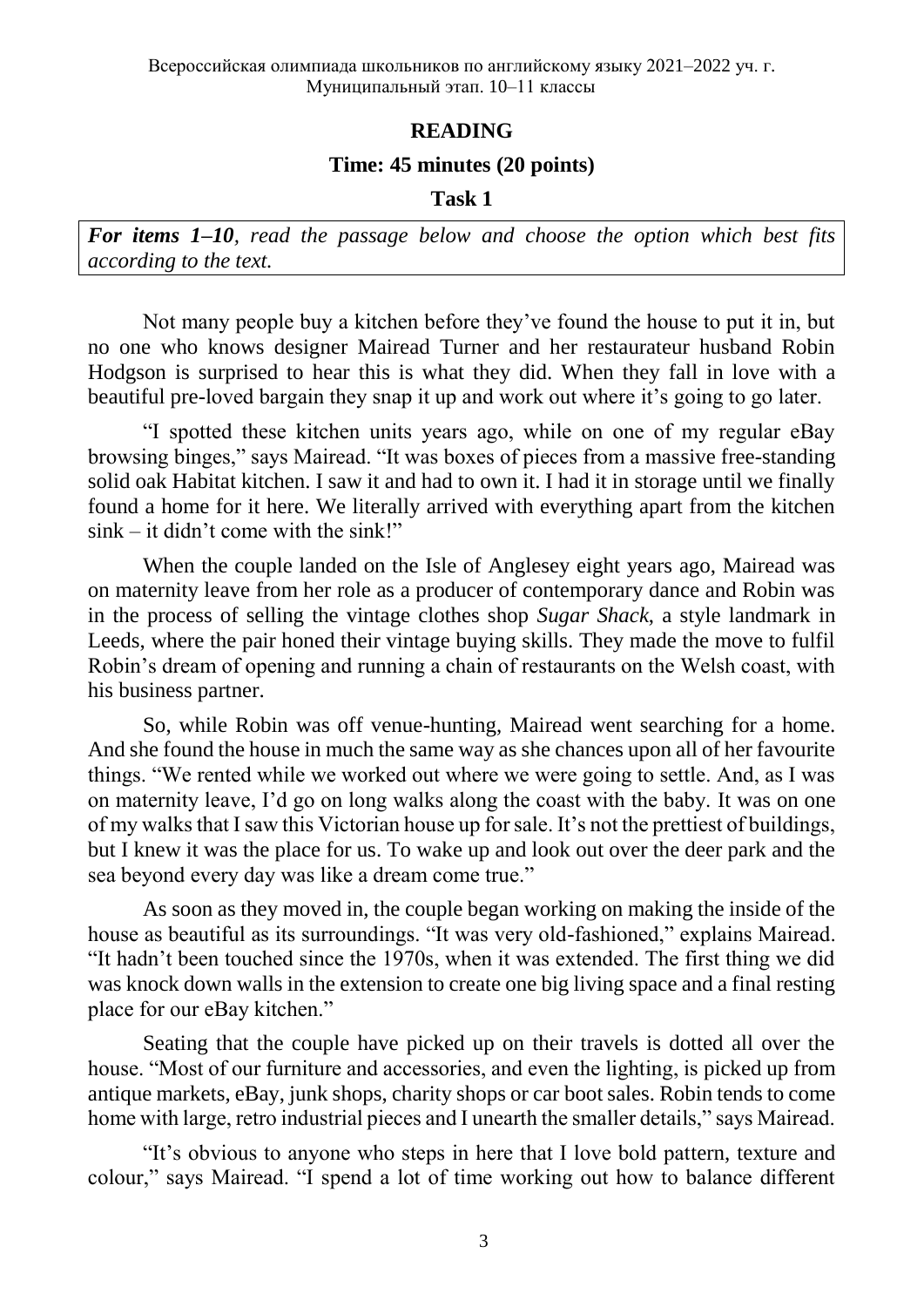colours and patterns, so that every space is joyous, but also restful. I tend to start with an amazing patterned wallpaper that goes well with the proportions of a room and work everything else around that."

Mairead's striking designs quickly won praise from visitors to her home and it sort of caught on: from friends to friends of friends and so on. Soon people were asking her to help them with their own schemes. "I've never had any formal design training," she admits "but I soon realised that I couldn't continue with my job as a dance producer while living out here and being a mum. I've always loved renovating houses and when friends started asking me to help with their projects, I jumped at it and became an interior designer by default."

*Mairead and Co Interiors* is now thriving. Mairead's unique mix of pattern and colour can be seen in hotels, restaurants, holiday cottages and homes across Wales and beyond, as well as Robin's now well-established chain of restaurants, *Dylan's.* No scheme, however, is quite as daring as her own home.

"This house is like a playground for me. It's where I take risks and experiment with colour and pattern in ways that I never would with clients' properties. I've tried out colour-blocking with the deep plum wall and cabinet in my office, for example, and I've based a scheme around a curtain fabric in our bedroom. Lockdown also gave me time to rethink things."

**1.** What do we learn about Mairead and Robin's shopping habits?

They prefer looking for bargains online together. They always make a shopping list to follow.

They get what they like and find use for it afterwards.

They do market research before going shopping.

**2.** Before moving to Wales the couple

ran a chain of historic curios shops. were looking for a more profitable business. had to sell their café business. were experienced in purchasing old and high quality goods.

# **3.** The house Mairead spotted

was in pretty good condition. offered stunning views. had a lovely garden. was big enough for their family.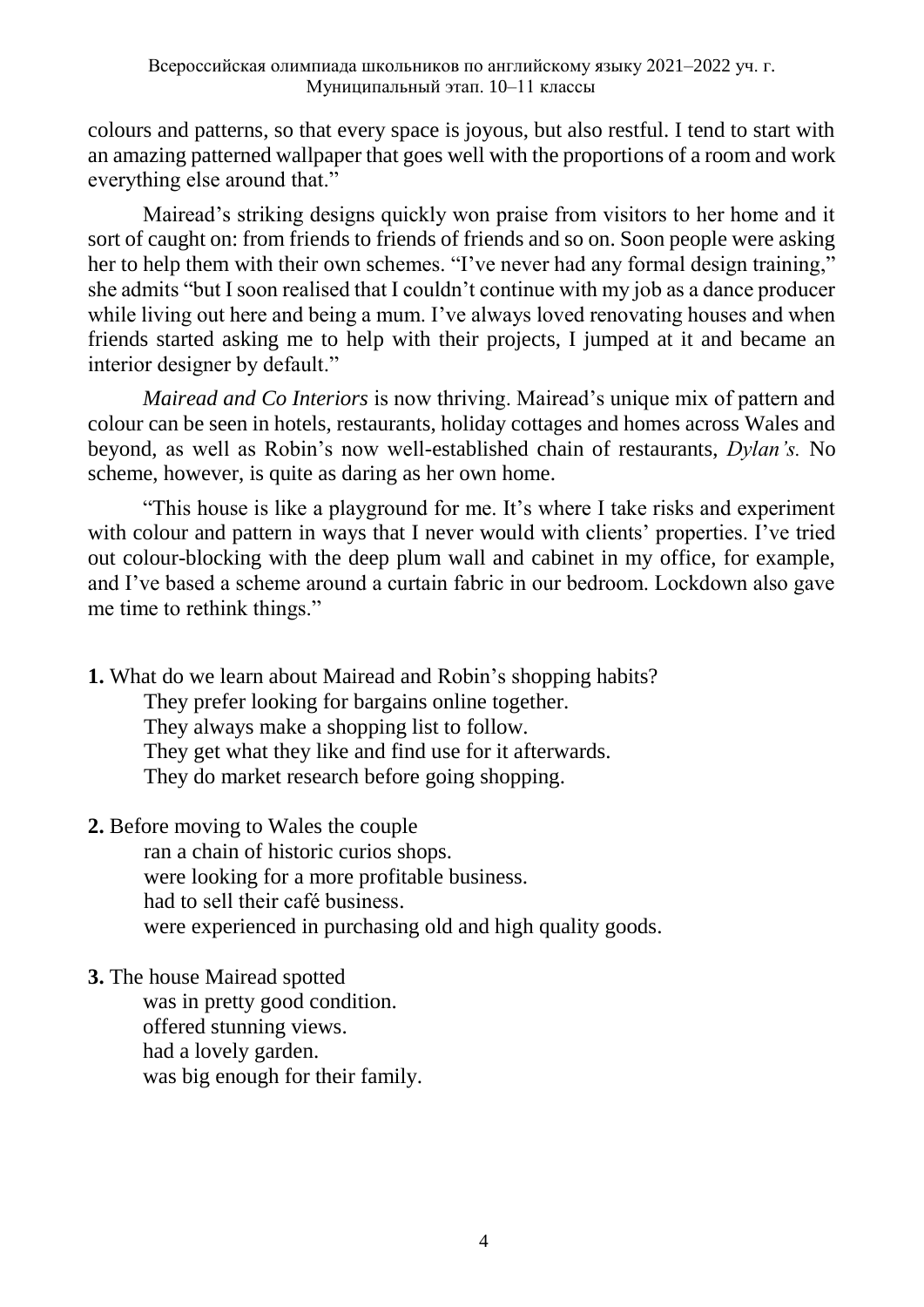- **4.** A lot of the furniture items they have in the house are cheap and second-rate. brand new and modern. second-hand and pre-owned. old-fashioned and pretty.
- **5.** When the family moved in, they initially demolished the add-on part of the building. installed the kitchen set in place. redecorated the walls of the kitchen. redesigned the exterior of the house.
- **6.** In her home Mairead tries to combine harmoniously decorations and accessories. experiment and tradition. practicality and cosiness. hues and dimensions.
- **7.** Which of the following is TRUE about Mairead and Robin? They changed jobs after moving to Anglesey. They had to sell their business to buy a new home. They agreed on the colour scheme for the new house. They work together on renovating public buildings.
- **8.** Mairead's house can be described as a personal pilot venture. a lucrative business project. a safe family investment. an innovative design studio.
- **9.** Mairead's popularity grew due to her unique bold colour scheme. established reputation as a designer. word of mouth type of advertising. her friends business connections.
- **10.** To become an interior designer Mairead took a refresher course. did not do anything about it. studied her friends' house projects. used her previous experience.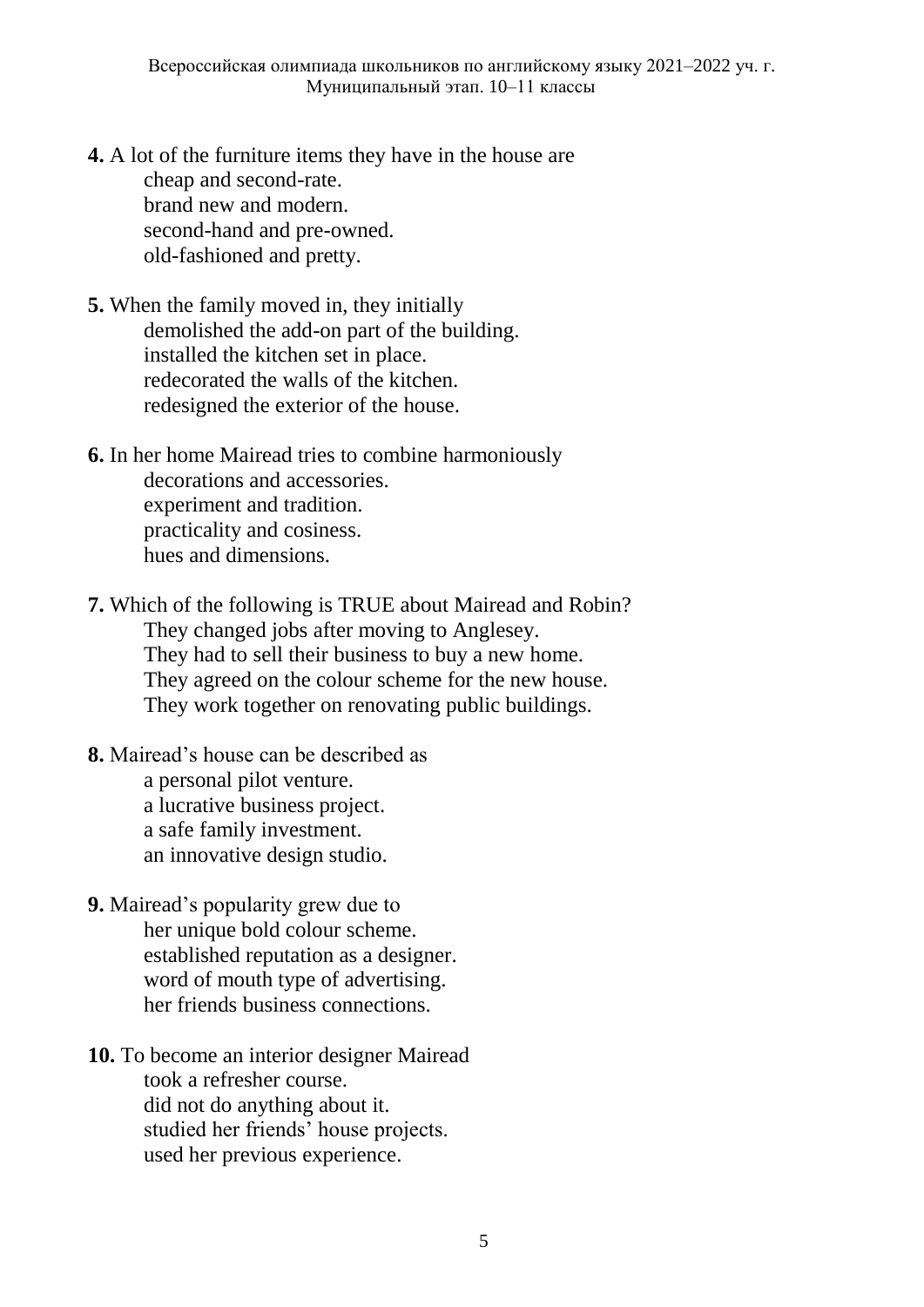#### **Task 2**

*For items 11–20, read the passage below and choose which of the sentences A–K fit into the numbered gaps in the text. There is one extra sentence which does not fit in any of the gaps.*

There are few things I absolutely have to have in a kitchen. I don't need fancy pots, or impressive tools I will rarely use, or single-use gadgets like avocado slicers or mango pitters. **11** .

For other people, the first two of those three will vary – but the third should always stay the same. **12** \_\_\_\_\_\_ . Unlike metal which can quickly become hot to the touch, I can comfortably grip a wooden spoon without the danger of burning my hand. **13** \_\_\_\_\_\_ .

Despite this, wooden spoons seem to have fallen out of favor in home kitchens. **14** \_\_\_\_\_\_ . So many people neglect this beautifully efficient and historic kitchen tool, ignoring the many reasons wooden spoons are better than the rest.

You may not know, but spoons predate forks by thousands of years, going back as far as the Paleolithic Era. **15** \_\_\_\_\_\_ . Yet, archaeologists do have fossils that assert Neanderthal cultures may have fashioned crude, spoon-like instruments out of seashells and animal bones. The first remnant of wooden spoons as we know them were found in the ruins of Ancient Egypt, and harken back to 1000 BC. **16** \_\_\_\_\_\_ . Typical Ancient Egypt, isn't it? **17** \_\_\_\_\_\_.

**18** \_\_\_\_\_\_. Their decorated spoons used a technique called *kolrosing* where a pattern is incised in the spoon with a knife. **19** \_\_\_\_\_\_.

In late 18th-century Britain, wooden spoons were handed out as booby prizes to students with the worst academic performances. 20 \_\_\_\_\_. To this day, "wooden" spoon awards" are still sometimes given to the team with the worst record in sports like boating and rugby. All the while, wooden spoons have played an important role in kitchens around the world – and for good reason.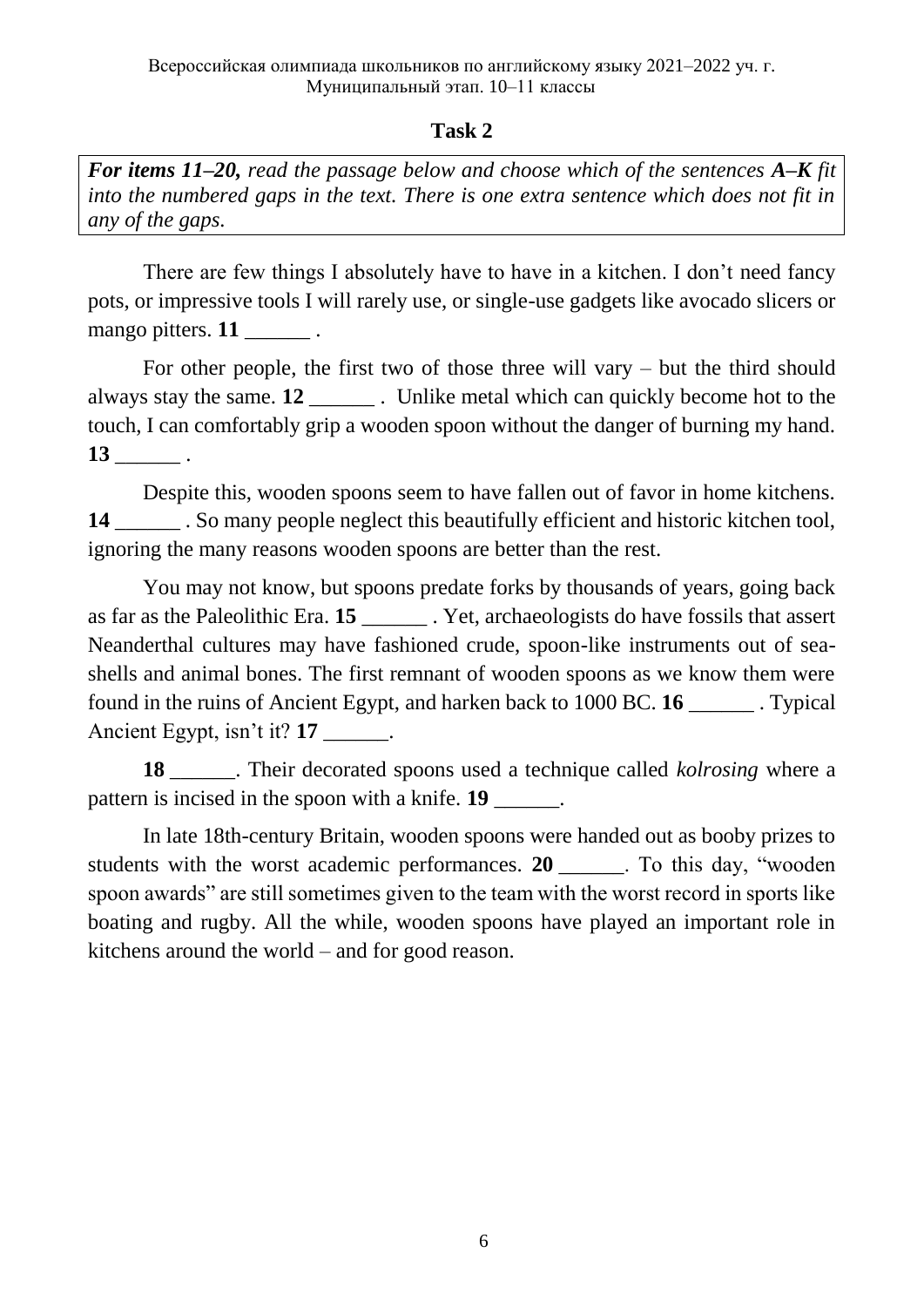- **A.** I rarely see more than one (if any at all) in the tangle of utensils on friends' counters, and wooden utensils are consistently outnumbered by those made from other materials in stores.
- **B.** These were ornate, made out of wood, ivory or slate, and believed to be used primarily for ritualistic purposes.
- **C.** Wood is sturdy but not harsh, lasts for years or even decades, and is one of the most versatile materials out of which a kitchen utensil can be crafted.
- **D.** Thoroughly cleaning any utensil, wood or not, after it's been in contact with raw meat, poultry, or fish is the only sure way to prevent contamination.
- **E.** They are also more aesthetically pleasing than dull plastic and cold metal spoons.
- **F.** Traditionally, charcoal or coal dust was then rubbed into the lines to accentuate the pattern.
- **G.** Since then, the spoon has played a major role in nearly every food culture in the world, in one way or another.
- **H.** The Vikings were also celebrated spoon carvers and examples of decorated spoons have been found as far apart as Birka, west of Stockholm, across Scandinavia and to the UK city of York.
- **I.** In fact, to feel confident that I can put together a good meal using whatever's around, all I really need is some garlic, a little olive oil, and a wooden spoon.
- **J.** Later, they were instead bestowed upon the most popular person in a class.
- **K.** However, the exact origins of the spoon are still murky.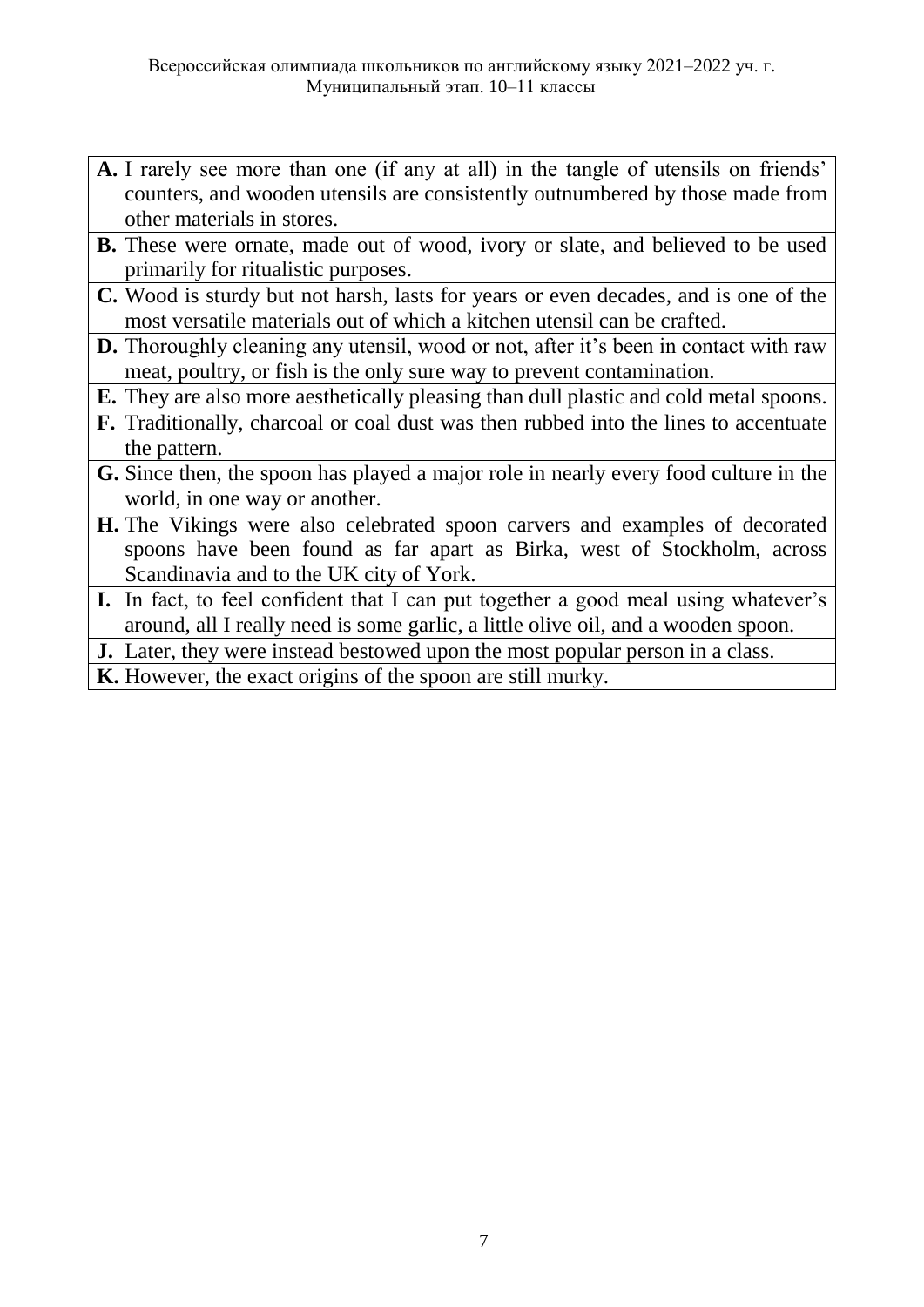# **USE OF ENGLISH**

## **Time: 60 minutes (45 points)**

# **Task 1. Items 1–15 (15 points)**

*For Questions 1–15, read the text below and look carefully at each line. Some of the lines are correct, and some have a word which should not be there. If a line is correct put a tick. Use the letter "V" as a tick. If a line has a word which should not be there, write the word in a given space. There are two examples at the beginning (0 and 00).* 

| $\boldsymbol{0}$        | In one edition of Private Eye, Britain's most famous and<br>controversial satirical magazine, a cartoon appeared showing the<br>main characters from A. A. Milne's famous books for young,<br>early twentieth-century middle-class children.                | V  |
|-------------------------|-------------------------------------------------------------------------------------------------------------------------------------------------------------------------------------------------------------------------------------------------------------|----|
| $\bf{00}$               | But in the cartoon, Christopher Robin, Pooh, Tigger, and Piglet<br>were all of wearing hooded jackets and one of them was saying                                                                                                                            | of |
| 1                       | 'Let's go and hang about on the footbridge'.                                                                                                                                                                                                                |    |
| $\overline{2}$          | The joke in the cartoon intentionally mixed all up a safe, childlike,<br>rural world (the characters from Milne's books and the<br>footbridge) and the supposedly dangerous world of urban youth<br>(their hoods and the suggestion to <i>hang about</i> ). |    |
| 3                       | The cartoon was an allusion to what became a hot topic in the<br>British media in that year - teenage yobs hanging around in public<br>places. And a yob could be identified, it seemed, by his hood.                                                       |    |
| $\overline{\mathbf{4}}$ | A yob is a far rude, noisy and sometimes aggressive and violent<br>boy or young man.                                                                                                                                                                        |    |
| 5                       | It all sparked into life when the well-known Bluewater shopping<br>complex (to the south-east of London) banned the wearing of<br>hoods on its premises.                                                                                                    |    |
| 6                       | Apparently, the public was being intimidated by them.                                                                                                                                                                                                       |    |
| $\overline{7}$          | Middle England was in a panic over the menace of the hooded<br>underwolves.                                                                                                                                                                                 |    |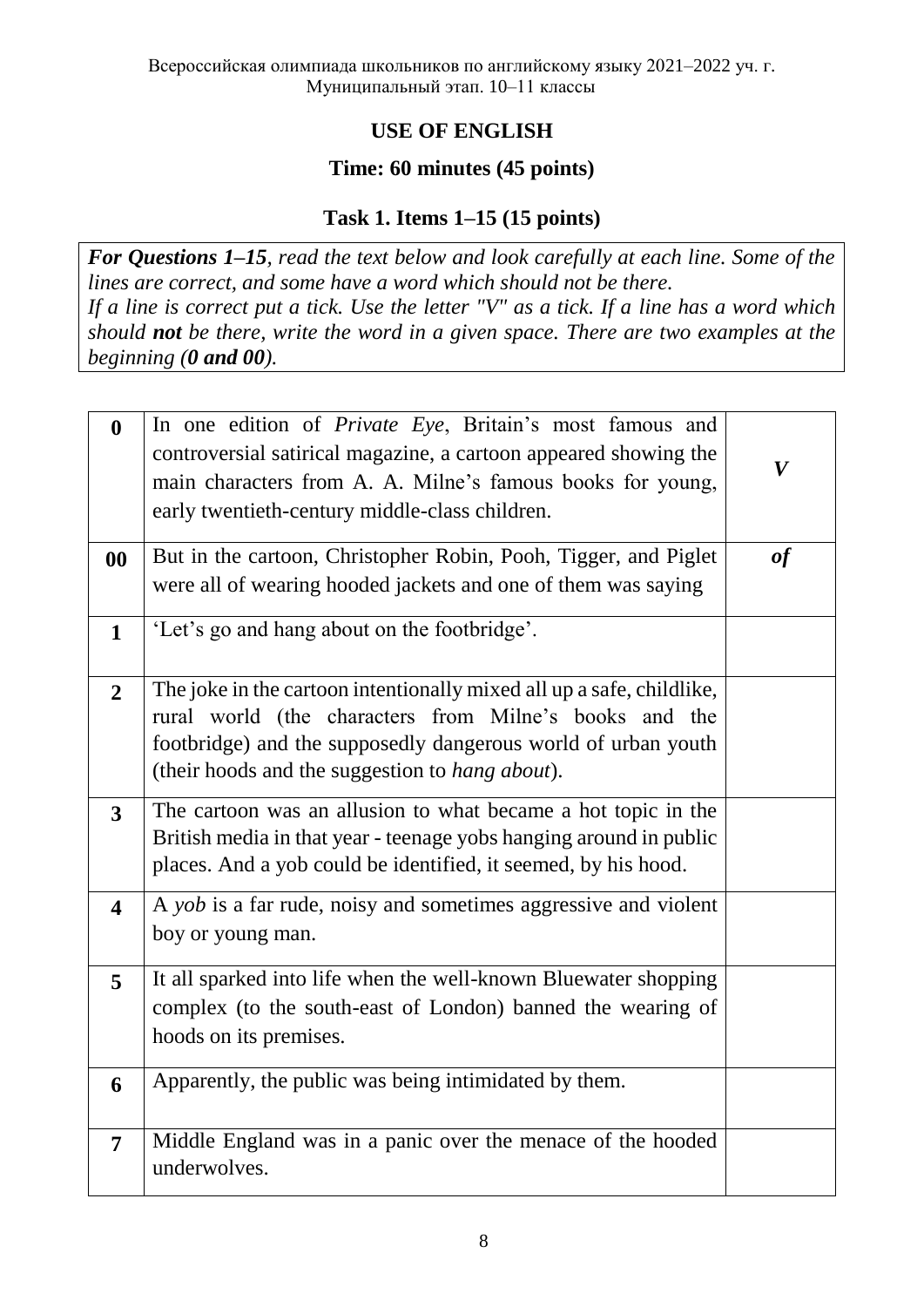| 8  | With the help of this neologism <i>underwolves</i> (that is, a word<br>which the writer has invented and you cannot find in a dictionary)<br>the author intends to depict an image of poor and untrustworthy<br>people and also dangerous such like wolves. |  |
|----|-------------------------------------------------------------------------------------------------------------------------------------------------------------------------------------------------------------------------------------------------------------|--|
| 9  | Not a day went by without some shocking story in the press about<br>the bad behaviour of 'hoodies', as they were called.                                                                                                                                    |  |
| 10 | Even the Prime Minister indicated so mild approval for the<br>Bluewater ban.                                                                                                                                                                                |  |
| 11 | It was at this time that the term ASBO (Anti-Social Behaviour<br>Order, which legally bans a person out from certain areas) became<br>part of the everyday British lexicon.                                                                                 |  |
| 12 | But there was also a backlash against this perception of young<br>people.                                                                                                                                                                                   |  |
| 13 | The government was accused of making up scapegoats of the<br>boys in the hoods.                                                                                                                                                                             |  |
| 14 | And <i>Private Eye</i> had lots of fun out of the situation, with mock<br>headlines such as 'Sheriff of Nottingham to outlaw Robin<br>Hoodie'.                                                                                                              |  |
| 15 | Naturally, the author intended to make pun on the meaning of<br>hoodie.                                                                                                                                                                                     |  |

# **Task 2. Items 1–10 (10 points)**

*For items 1–10, complete the second sentence so that it has a similar meaning to the first sentence, using the word given. Do not change the word given. Use from three to five words. The number of words is specified in the brackets. Do not use short forms. Please mind both grammar and spelling. There is an example at the beginning (0).* 

*Example:* (0). The pool isn't deep enough to swim in.

**too** 

The pool \_\_\_\_ \_\_\_\_\_\_ \_\_\_\_\_ \_\_\_\_\_\_ swim in. (4 words)

**is too shallow to**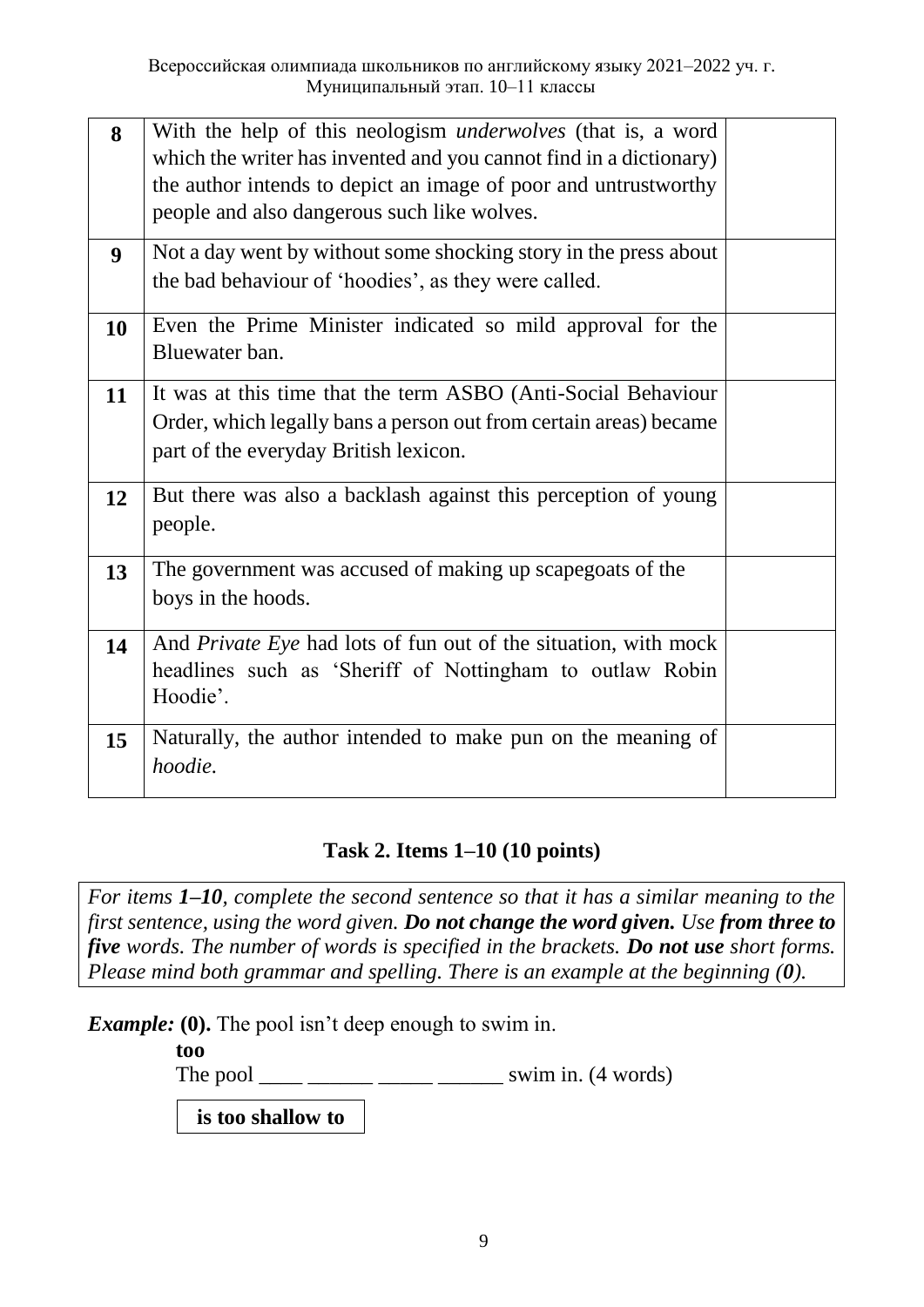| 1. I have just noticed that the car has almost run out of petrol.<br>hardly                                                                                                                                                                                                                                                                                                                                                                      |  |  |  |
|--------------------------------------------------------------------------------------------------------------------------------------------------------------------------------------------------------------------------------------------------------------------------------------------------------------------------------------------------------------------------------------------------------------------------------------------------|--|--|--|
| I have just noticed that ___ ___ __ __ __ left in the car. (5 words)                                                                                                                                                                                                                                                                                                                                                                             |  |  |  |
| 2. Sally once worked for a charity organization on a voluntary basis.<br>as                                                                                                                                                                                                                                                                                                                                                                      |  |  |  |
| <b>3.</b> Rachel was about to leave the office when her boss asked her to type up a letter.                                                                                                                                                                                                                                                                                                                                                      |  |  |  |
| point<br>Rachel was ____ ___ ___ ___ ___ __ the office when her boss asked her to type<br>up a letter. $(5 \text{ words})$                                                                                                                                                                                                                                                                                                                       |  |  |  |
| 4. Kevin has decided to eat less mayonnaise this month.<br>down                                                                                                                                                                                                                                                                                                                                                                                  |  |  |  |
| Kevin has decided to ____ ___ ____ ____ ___ ___ of mayonnaise he eats this<br>month. (5 words)                                                                                                                                                                                                                                                                                                                                                   |  |  |  |
| 5. I did not know that the cars were so expensive in this country.<br>idea                                                                                                                                                                                                                                                                                                                                                                       |  |  |  |
| $I_{\text{max}} = I_{\text{max}} = I_{\text{max}}$ so much in this country. (5 words)                                                                                                                                                                                                                                                                                                                                                            |  |  |  |
| <b>6.</b> Most of the problems arose because there was no leadership on the committee.<br>caused                                                                                                                                                                                                                                                                                                                                                 |  |  |  |
| It was the $\frac{1}{\sqrt{1-\frac{1}{\sqrt{1-\frac{1}{\sqrt{1-\frac{1}{\sqrt{1-\frac{1}{\sqrt{1-\frac{1}{\sqrt{1-\frac{1}{\sqrt{1-\frac{1}{\sqrt{1-\frac{1}{\sqrt{1-\frac{1}{\sqrt{1-\frac{1}{\sqrt{1-\frac{1}{\sqrt{1-\frac{1}{\sqrt{1-\frac{1}{\sqrt{1-\frac{1}{\sqrt{1-\frac{1}{\sqrt{1-\frac{1}{\sqrt{1-\frac{1}{\sqrt{1-\frac{1}{\sqrt{1-\frac{1}{\sqrt{1-\frac{1}{\sqrt{1-\frac{1}{\sqrt{1-\frac{1}{\sqrt{1-\frac$<br>$(5 \text{ words})$ |  |  |  |
| <b>7.</b> Moira says she prefers to do her homework on her own.<br>rather<br>Moira says that _____ ______ _______ do her homework with someone else.<br>(4 words)                                                                                                                                                                                                                                                                                |  |  |  |
| <b>8.</b> A short meeting of the cast will take place after today's rehearsal.<br>by                                                                                                                                                                                                                                                                                                                                                             |  |  |  |
| Today's rehearsal _____ _____ _____ ____ a short meeting of the cast.<br>(4 words)                                                                                                                                                                                                                                                                                                                                                               |  |  |  |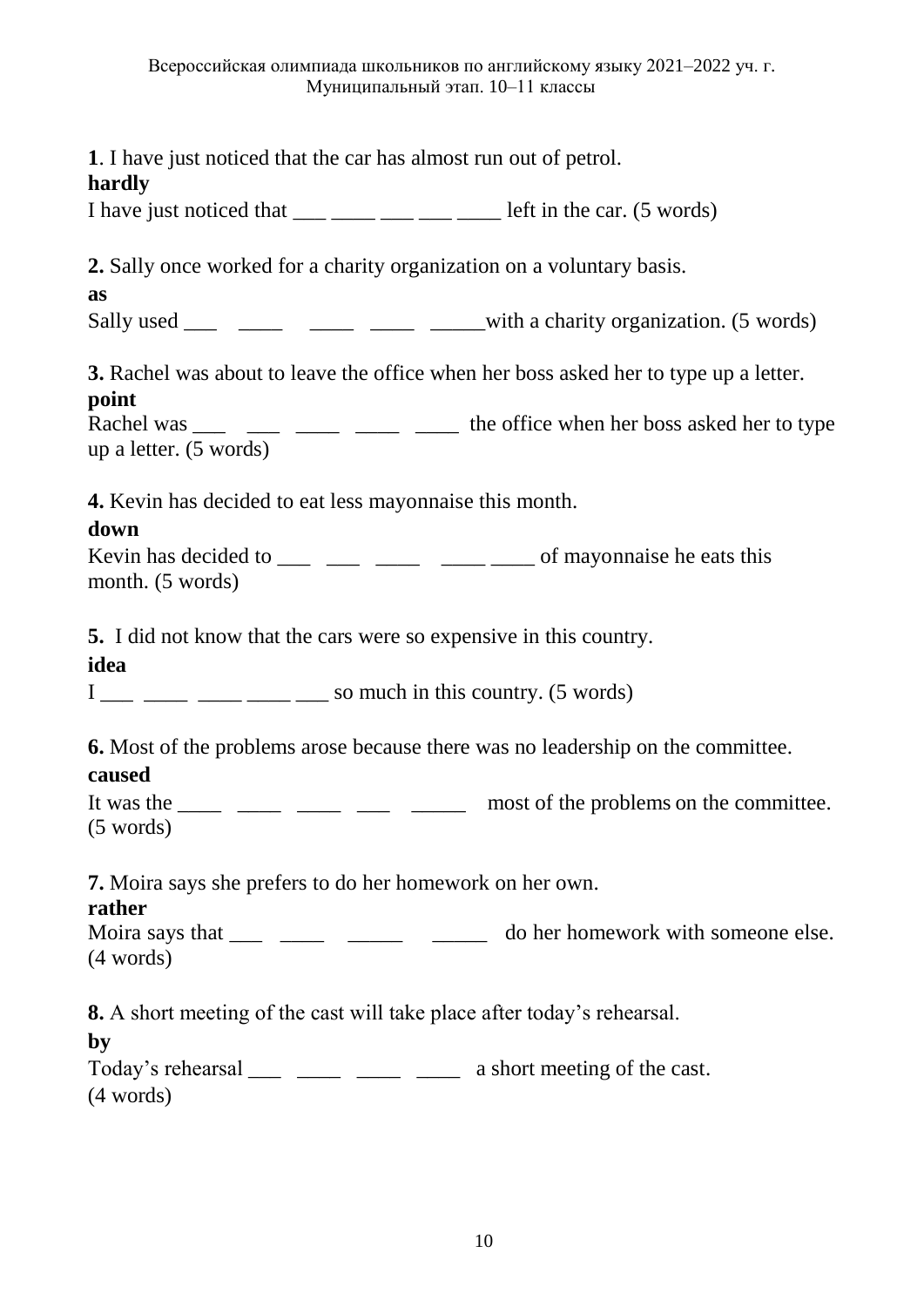**9.** It is thought that one in every five people cannot control how much they spend. **unable** 

One in every five people is thought their spending their spending under control. (5 words)

**10.** I'll be happy to show you round the sights of my city when you come to visit me. **take** 

It will be a \_\_\_\_ \_\_\_\_ \_\_\_ \_\_\_ \_\_\_ \_\_ a sightseeing tour of my city when you come to visit me. (5 words)

# **Task 3. Items 1–10 (10 points)**

*For items 1–10* read the text below. Use the word given in capitals at the end of each line to form a new word that fits in the space in the same line. There is an example at the beginning **(0)***.*

#### *Example:*

**(0)** *unpopular*

# **THE LEGAL PROFESSION**

| As in many other countries, lawyers in Britain are not the most<br>popular of professionals (although in Britain they are probably<br>less (0) <i>unpopular</i> than some journalists and, especially, estate<br>agents).                 | <b>POPULAR</b>   |
|-------------------------------------------------------------------------------------------------------------------------------------------------------------------------------------------------------------------------------------------|------------------|
| In $(1)$ , British lawyers do not often advertise their services<br>directly. So it was with some surprise that people in many parts<br>of Britain encountered advertising posters announcing 'My<br>hero - my solicitor'.                | ADD              |
| But there was a reason for this $(2)$ public relations campaign.<br>In Britain there are two kinds of lawyers: solicitors and barristers.                                                                                                 | <b>PRECEDENT</b> |
| (3) , the former are the ones who deal with the public;                                                                                                                                                                                   |                  |
| anybody who needs a lawyer goes to see a solicitor.                                                                                                                                                                                       | <b>TYPICAL</b>   |
| They handle most legal matters for their clients, including the<br>(4)  up of documents (such as wills, divorce papers and<br>contracts), communicating with other parties and presenting their<br>client's case in a magistrates' court. | <b>DRAW</b>      |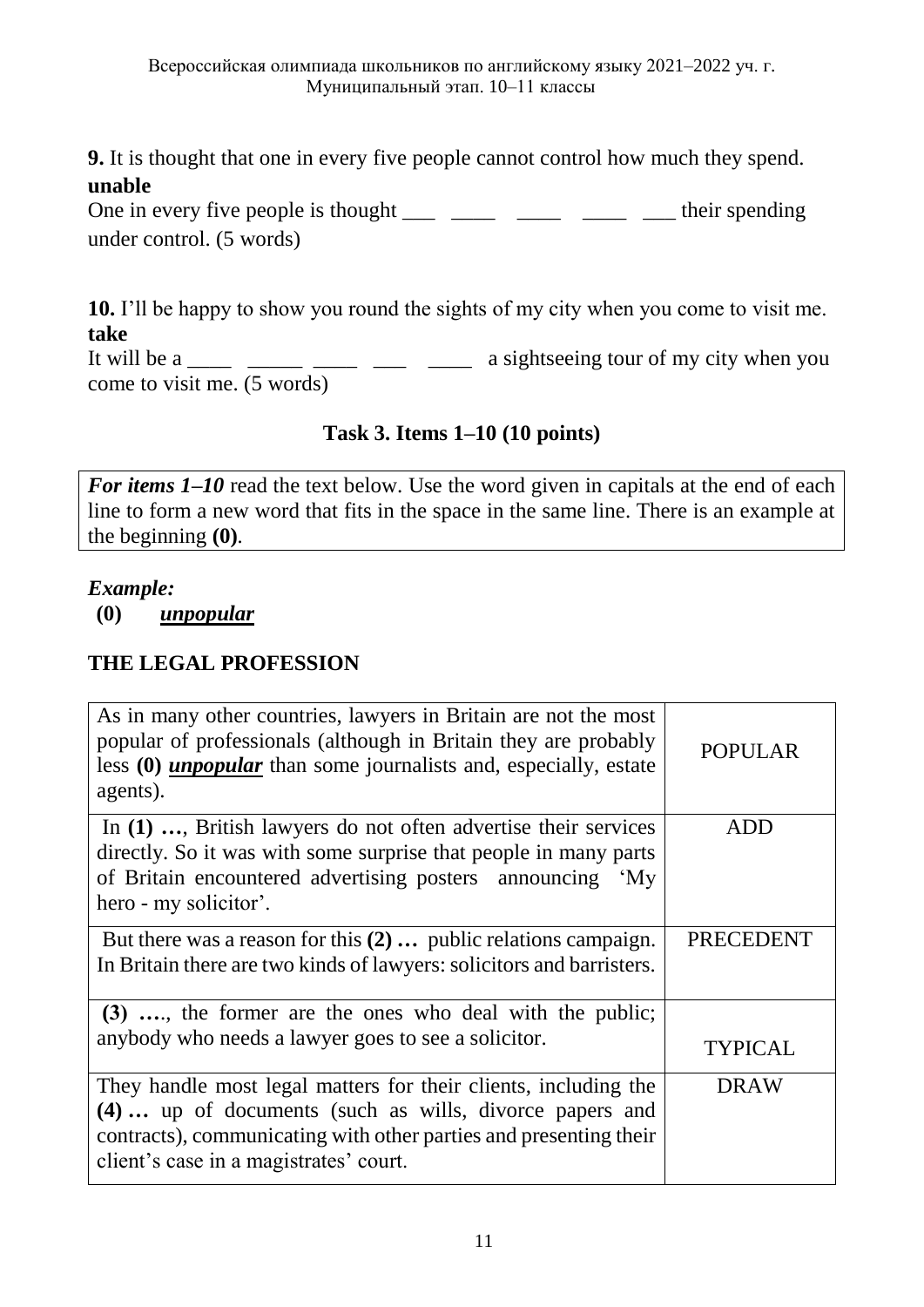| But if a case is to be heard in a higher court, the solicitor hires<br>the $(5)$ of the other kind of lawyer - a barrister. The main<br>function of barristers is to present cases in court. They also offer<br>expert legal opinions when asked.                                                                                                   | <b>SERVE</b>    |
|-----------------------------------------------------------------------------------------------------------------------------------------------------------------------------------------------------------------------------------------------------------------------------------------------------------------------------------------------------|-----------------|
| Until recently, the roles of the two kinds of lawyer were kept<br>(6)  apart. Solicitors dealt with the realities of the everyday<br>world and its problems while barristers were farther removed,<br>becoming experts in arcane points of law and acquiring the<br>special skill of eloquence in public speaking.                                  | <b>RIGID</b>    |
| But in the years around the turn of the century, it became (7)<br>both for members of the public to approach barristers directly,<br>without going through a solicitor first, and also for solicitors to<br>present cases in some higher courts, without hiring a barrister.                                                                        | <b>PERMIT</b>   |
| As a result, the two kinds of lawyer came into (8)  with each<br>other for the first time. Now, in the popular image, barristers are<br>in some sense 'senior' to solicitors, more highly educated and so,<br>perhaps, 'better'.                                                                                                                    | <b>COMPETE</b>  |
| Unlike solicitors, they are mostly $(9)$ and have a prestige<br>similar to that of doctors. They belong to one of the four Inns of<br>Court, ancient institutions resembling Oxbridge colleges.                                                                                                                                                     | <b>EMPLOY</b>   |
| Moreover, there are about seven times as many solicitors as there<br>are barristers, and it is mostly barristers who achieve the rank of<br>QC (Queen's Counsel), from whose ranks judges are appointed.<br>Because of this popular $(10) \ldots$ , the country's solicitors felt they<br>needed to defend their territory by boosting their image. | <b>PERCEIVE</b> |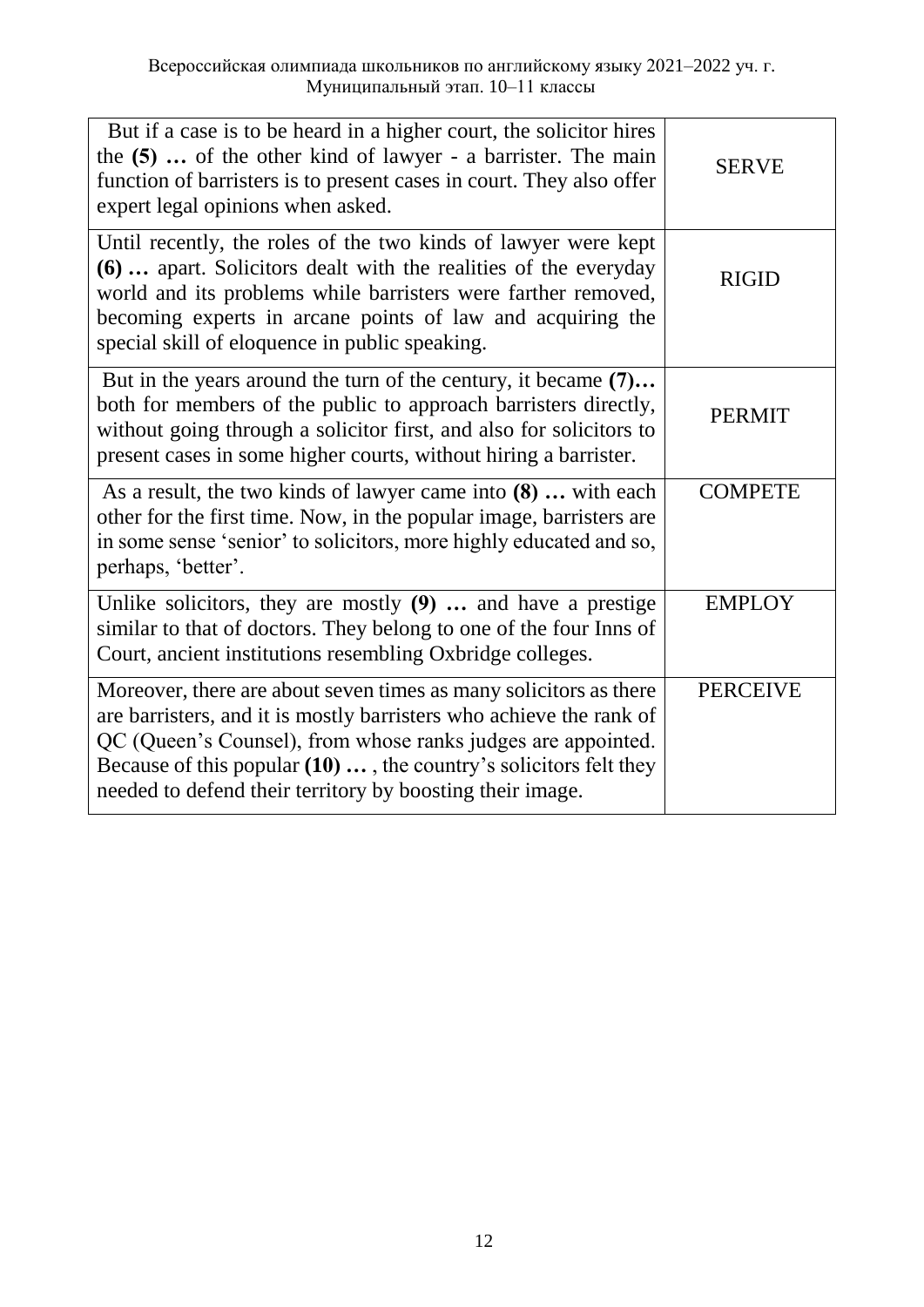# **Task 4. (10 points)**

*Match the items to the phenomena. There are some extra phenomena which do not match.*

| The Old Lady of<br><b>Threadneedle Street</b> | a summer event in Wales at which there are competitions<br>in singing, poetry, and music                                                         |
|-----------------------------------------------|--------------------------------------------------------------------------------------------------------------------------------------------------|
| The three Rs                                  | someone whose job is to help children cross a road safely<br>on their way to school                                                              |
| The Proms                                     | an annual summer event that takes place in Edinburgh<br>when there are many performances of plays and music,<br>and other forms of entertainment |
| <b>Royal National</b><br>Eisteddfod           | a word associated with determination, refusal to surrender<br>and courage                                                                        |
| underdog                                      | the three basic things that children must learn in school                                                                                        |
| The Old Bailey                                | a system of electing a politician, a government etc. in<br>which the person or party who gets the most votes wins                                |
| cricket                                       | when people do not want a particular activity or building<br>near their home, it's infrequently referred to as the British<br>phenomenon         |
| first-past-the-post                           | a person, team that is weaker than the others, is always<br>expected to be unsuccessful, and that is often treated badly                         |
| nimbyism                                      | someone who indulges in a compulsive, fact-collecting<br>hobby                                                                                   |
| The lollipop lady                             | a nickname for the Bank of England                                                                                                               |
|                                               | a series of concerts of classical music which take place<br>every summer at the Albert Hall in London, over a period<br>of several weeks         |
|                                               | it is supposed to be the perfect example of the British<br>concept of fair play                                                                  |
|                                               | the most famous law court in the UK, officially called the<br><b>Central Criminal Court</b>                                                      |
|                                               | The three newer civic universities                                                                                                               |